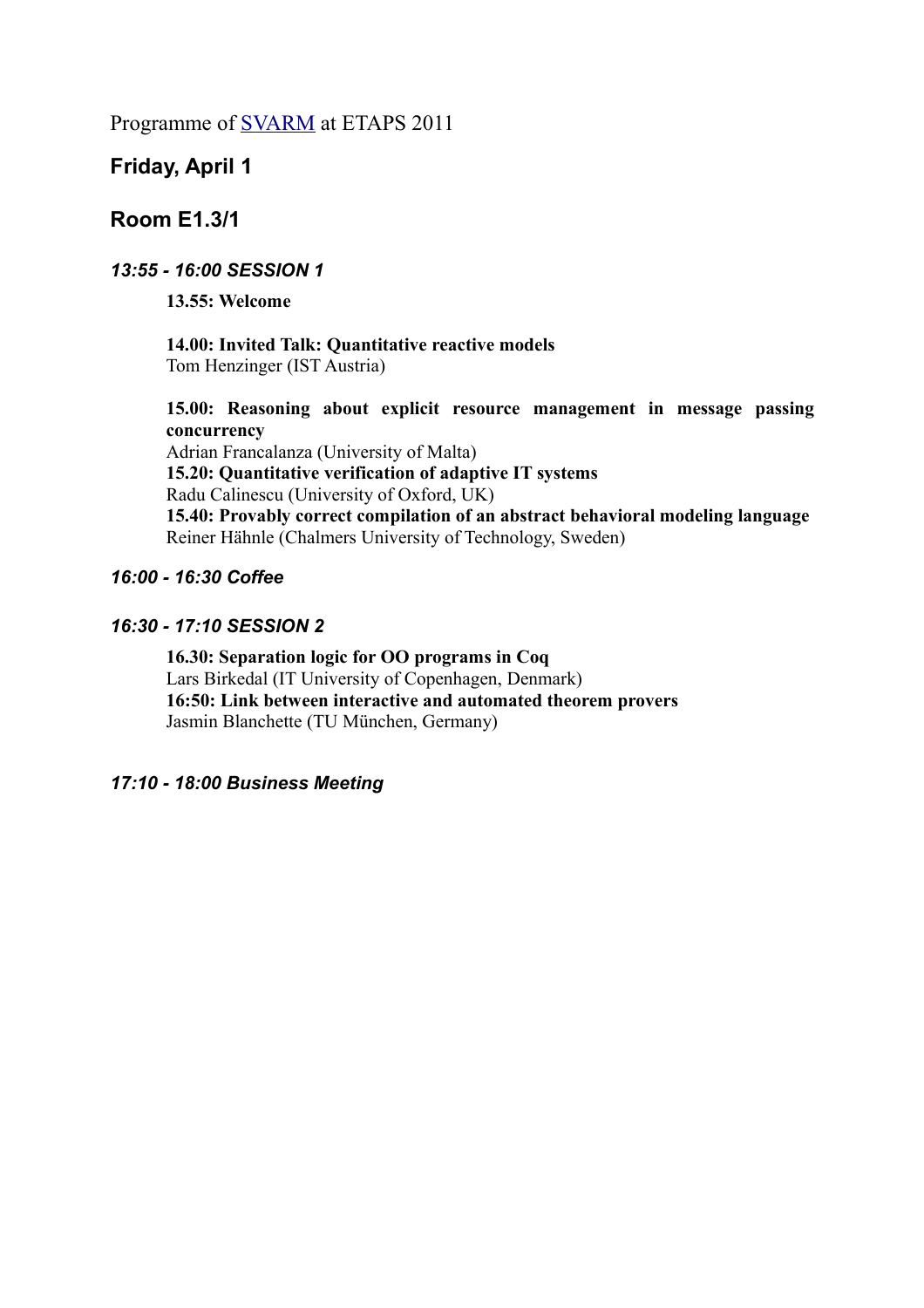# **Saturday, April 2**

#### *09:00 - 10:20 SESSION 3*

**09:00: Craig interpolation for integer arithmetic, uninterpreted functions, and the theory of arrays** Philipp Ruemmer (Uppsala University, Sweden) **09:20: SMT-based symbolic model checking of administrative access control policies** Alessandro Armando (Università di Genova, Italy) **09.40: Synthesis of memory fences** Eran Yahav (Technion - Israel Institute of Technology, Israel) **10.00: Lazy abstraction for size-change termination** Peter Schneide-Kamp (University of Southern Denmark)

### *10:30 - 11:00 Coffee*

#### *11:00 - 12:30 SESSION 4*

**11.00: From constructive to inductive proofs of termination** Aliaksei Tsitovich (University of Lugano, Switzerland) **11.20: Cooperation between SAT, SMT provers and Coq** Chantal Keller (INRIA, Rocquencourt-Paris, France) **11.40: On model checking networks of pushdown systems** Tayssir Touili (LIAFA, Paris, France)

**12.00: Open mike for short research presentations**

### *12:30 - 14:00 Lunch*

#### *14:00 - 16:00 SESSION 5*

**14.00: Invited Talk: S2E: A Platform for In-Vivo Multi-Path Analysis of Software Systems** George Candea (EPFL, Switzerland)

**15.00: Numerical Transition Systems Competition**  Radu Iosif (VERIMAG, France)

#### *16:00 - 16:30 Coffee*

### *16:30 - 17:30 SESSION 6*

**16.30: Two new tool prototypes for shape analysis** Tomáš Vojnar (Brno University of Technology, Czech Republic) **16.50: Deductive Temporal Verification of Parametrized Concurrent Systems** Alejandro Sánchez (IMDEA-Software, Spain) **17.10: Verified efficient unsatisfiability proof checking for SAT** Filip Maric (Faculty of Mathematics, Belgrade, Serbia)